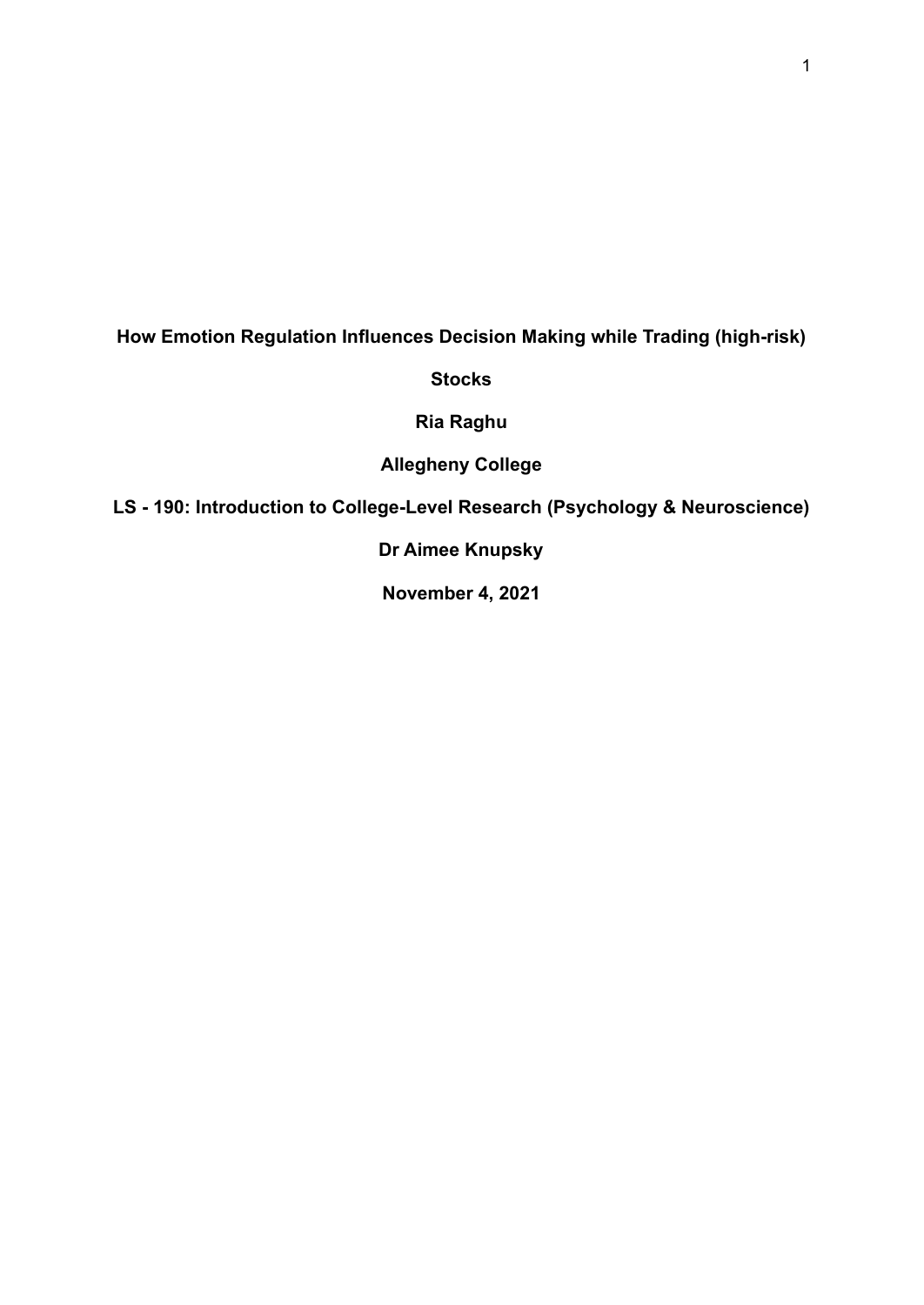## **Abstract:**

It is well established that emotions play a key role in human social and economic decision making. People evaluate objective features of alternatives such as expected return subjectively. Emotions are understood to influence these subjective evaluations. In this paper, I will explore how emotions and emotion regulation strategies affect an individual while trading in (high-risk) stocks.

*Keywords*: emotion regulation, financial decision-making, emotions, trading, high-risk stocks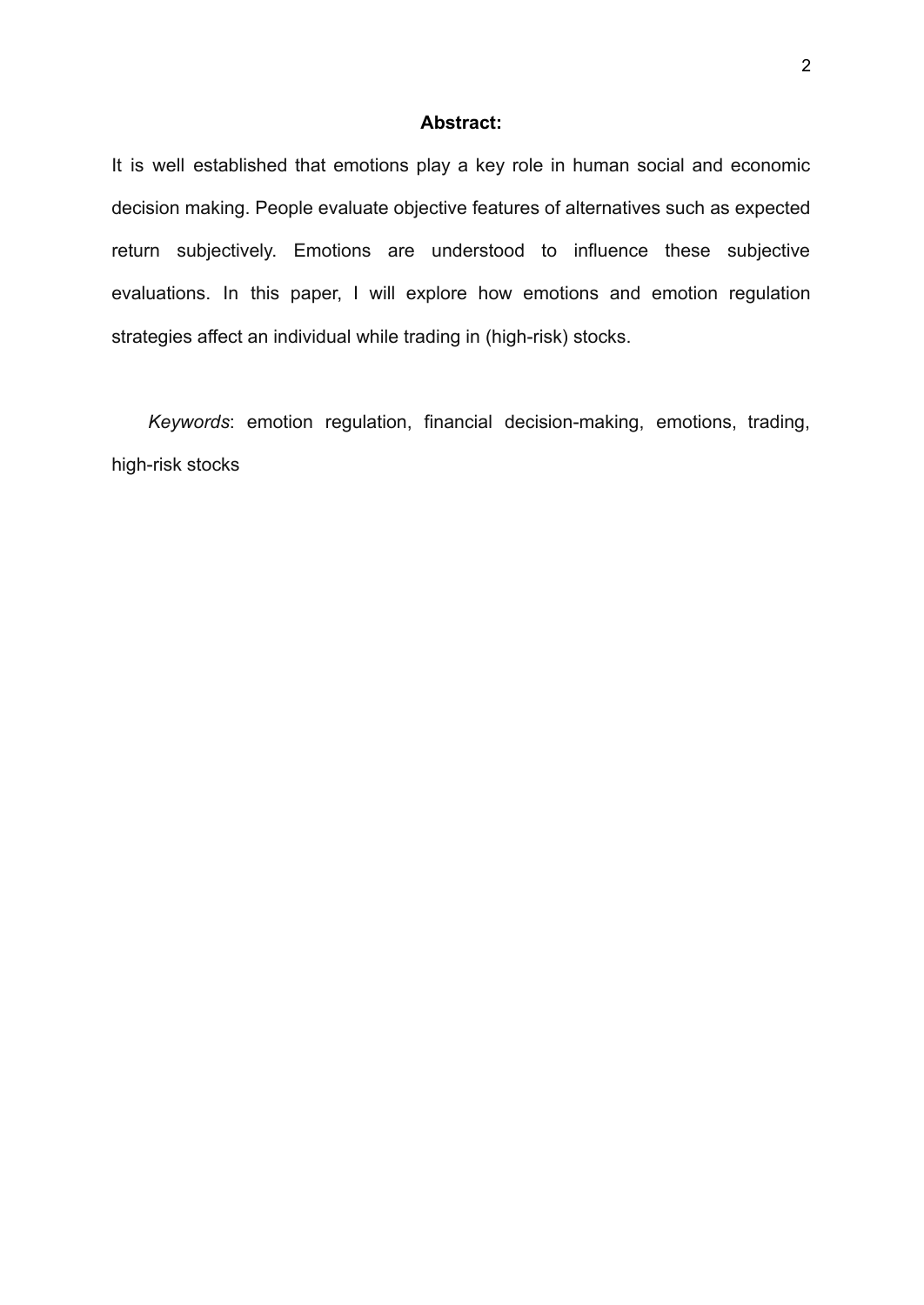# **How Emotion Regulation Influences Decision Making while Trading (high-risk) Stocks**

It is well known that emotion plays a key role in human social and economic decision making (see, e.g., Elster, 1998; Loewenstein, 2000; Peters, Va¨stfja¨ll, Ga¨rling, & Slovic, 2006). People evaluate objective features of alternatives such as expected return subjectively (Edwards, 1962; Kahneman & Tversky, 1979). Emotions are understood to influence these subjective evaluations (Loewenstein & O'Donoghue, et al. 2004; Naqvi, Shiv, & Bechara, 2006; Slovic, Finucane, Peters, & MacGregor, 2007). Trading is a fast-paced decision-making environment with significant cognitive and emotional demands. Traders make judgements about risk and potential returns under time pressure with potentially major financial consequences (Fenton-O'Creevy, Mark; Lins, Jeffrey; Vohra, Shalini; Richards, Daniel; Davies, Gareth and Schaaff, Kristina, 2012). Contrary to the financial-economic models of traders which treat traders as rational utility maximisers (with cognitive limits), evidence suggests that emotions have important effects on a traders decisions and behaviour.

Furthermore, active monitoring of a portfolio is important for navigating the changing tides of financial markets. It is also essential for individual investors to manage the behavioural impulses of emotional buying and selling that can come from following the market's ups and downs. Indeed, investors seem to have a knack for piling into investments at market tops and selling at the bottoms as it is not uncommon to get entangled in media hype or fear i.e buying investments at peaks and selling during the valleys of the cycle.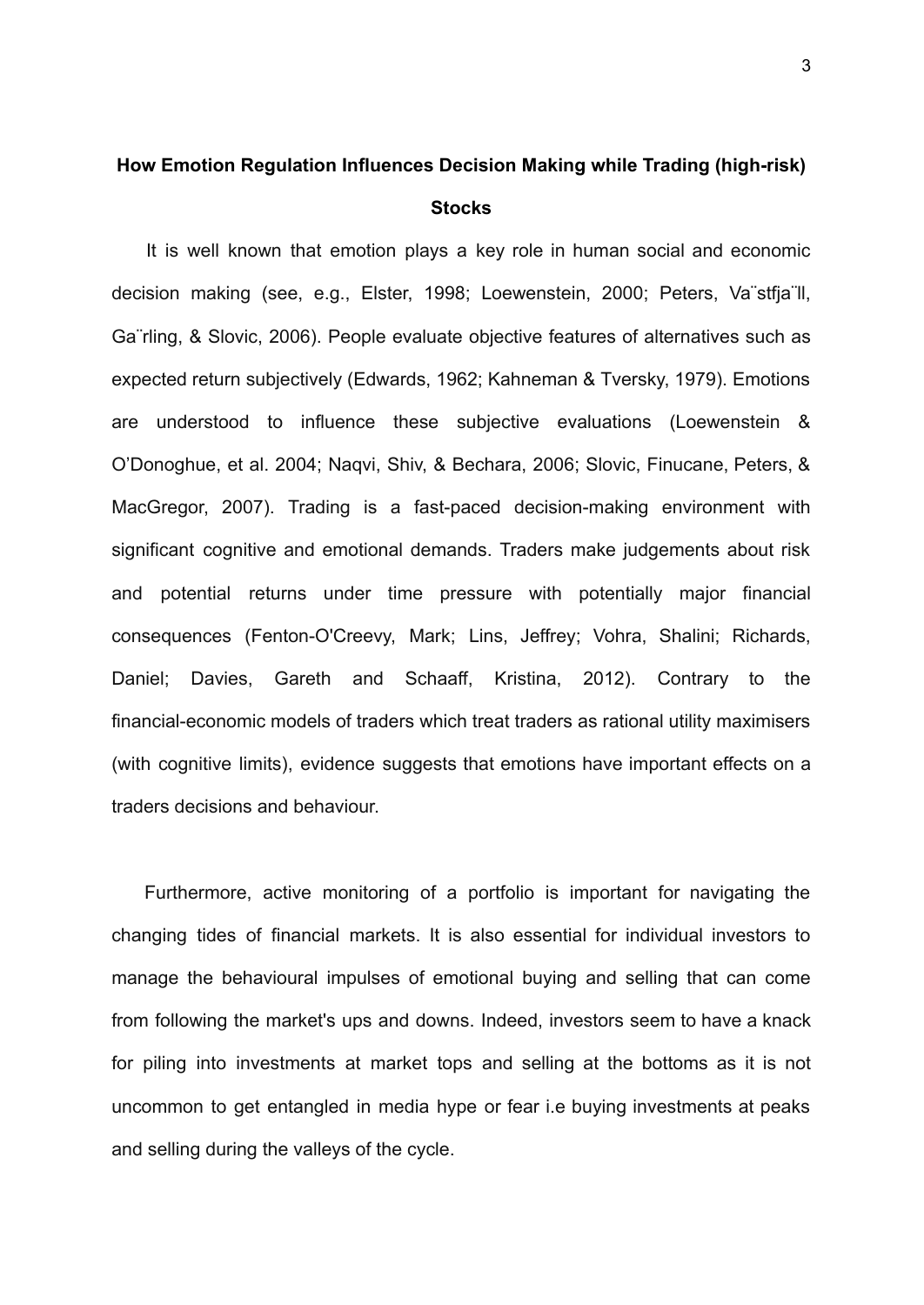Certainly, traders have to think fast and make quick decisions, darting in and out of stocks on short notice and to accomplish this, they need a certain presence of mind. Not only this but they also need a certain level of financial discipline to stick with their trading plans and know when to book profits and losses. (Lerner & Keltner, 2001)

#### **So, what emotions are experienced by traders?**

The most common emotions experienced during trading (Hariharan & Adam, 2015) are hope, optimism, euphoria, nervousness, fear, greed and hopelessness. Moreover, there is also evidence from field research that highlights the pervasive role of these emotions in traders' working lives (Fenton-O'Creevy; Nicholson; Soane & Willman, 2005, p. 199).

#### **Market Volatility and VIX:**

A particular source of emotional pressure for traders is associated with market volatility. In volatile markets, outcomes become more uncertain and consequently, risks are higher. A commonly used measure of market volatility (the VIX) is colloquially known as the 'fear index'. High levels of the VIX are coincident with high degrees of market turmoil and spikes in this measure can be seen at times of stock market decline eg. during the threat of war or other major events which create great economic uncertainty. (Whaley, 2000).

Apart from this, recent behavioural finance approaches draw upon insights from cognitive psychology to incorporate cognitive biases into models of financial decision-making (De Bondt, Palm, & Wolff, 2004; Thaler, 1993). As we move on, we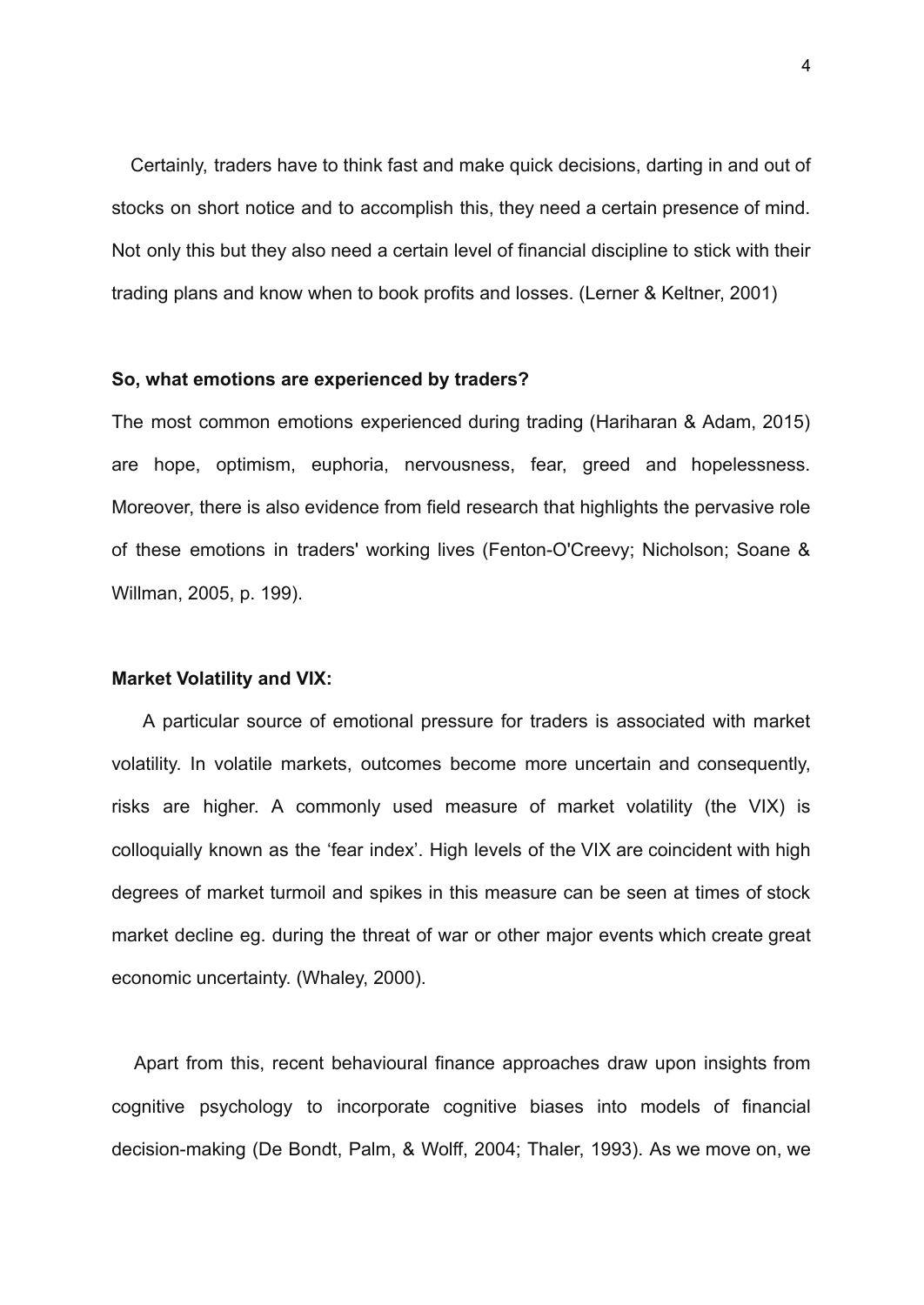shall explore research findings on the role of emotions in judgment and decision-making, highlighting both emotional effects which are detrimental to human performance and the role of emotions in enhancing performance.

#### **The advantageous role of emotions in decision-making:**

There is also evidence that the use of emotional cues offers an important advantage in everyday decision-making. For example, Seo and Barrett (2007) carried out a study of investment club members, using an internet-based investment simulation accompanied by emotional-state surveys, they found that individuals who reported the experience of more intense emotions achieved higher decision-making performance due to the "flight or fight response".

# **The flip side to emotions in trading:**

In contrast, most researchers believe that the flip side to emotional trading overshadows the positive sides; as an investor, you may expose yourself to unnecessary risk- you tend to adopt a myopic approach. If you trade under emotions, it elevates the quantum of risk manifold. Goal-based investments ensure that money is available when you need it. However, when you trade emotionally, you tend to make judgements that hardly do justice to this principle. Traders often lose sight of why they invested in the first place and make decisions that contradict logic and facts.

Stock markets, particularly equities, have the potential to generate inflation-beating returns. A sour experience, especially during formative trading days, can act as a dampener and turn you off markets once and forever.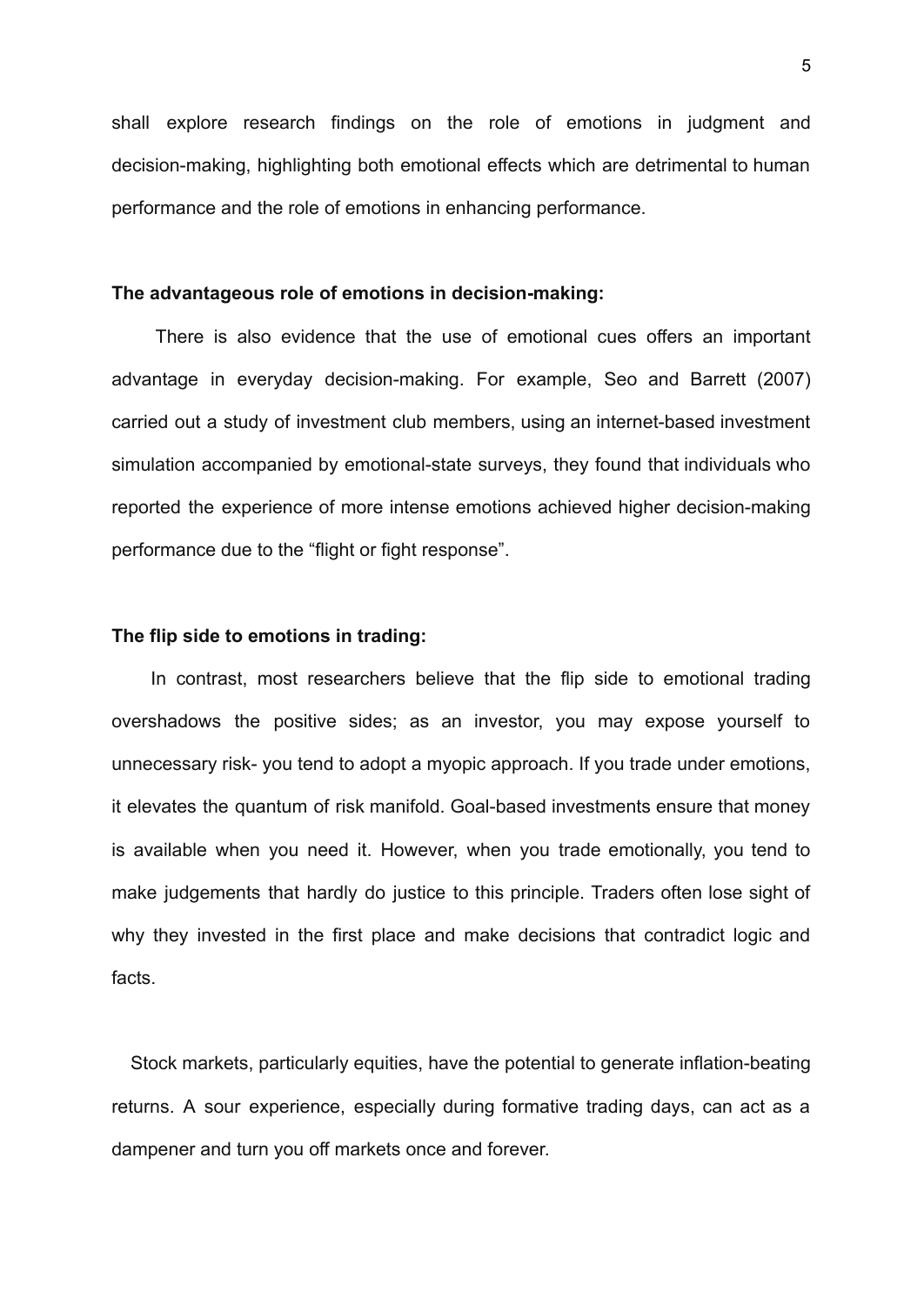The danger doesn't end there. Revenge trading may also result in overtrading which would significantly increase your costs. Moreover, your stress levels would also escalate, and the probability of making bad calls would also soar. As a ripple effect, you may also feel a profound need to overcome the loss in a short period of time, and in a bid to do so, traders may go about making trades they would have otherwise never made.

Thus, when you trade unemotionally, your judgments are based on logic, facts, and figures. You trade according to the goal you wish to achieve and get your calls right. Doing so will not only enhance your wealth but give you a better experience.

#### **Summary of the body of the paper**

Firstly, I will summarise the Regulatory Flexibility Model by Bonanno and Burton (Bonanno and Burton, 2013) to provide a framework for the research paper. Complimentary to this framework, I will talk about the interpersonal and intrapersonal emotion affect and regulation. Then, I will discuss the strategies that could be used to effectively regulate emotion during trading in the real-world context consequently, stating how exercising these strategies will impact an investor's success. Finally, I will end by concluding or rather summarising my paper and talking about where this research can go next.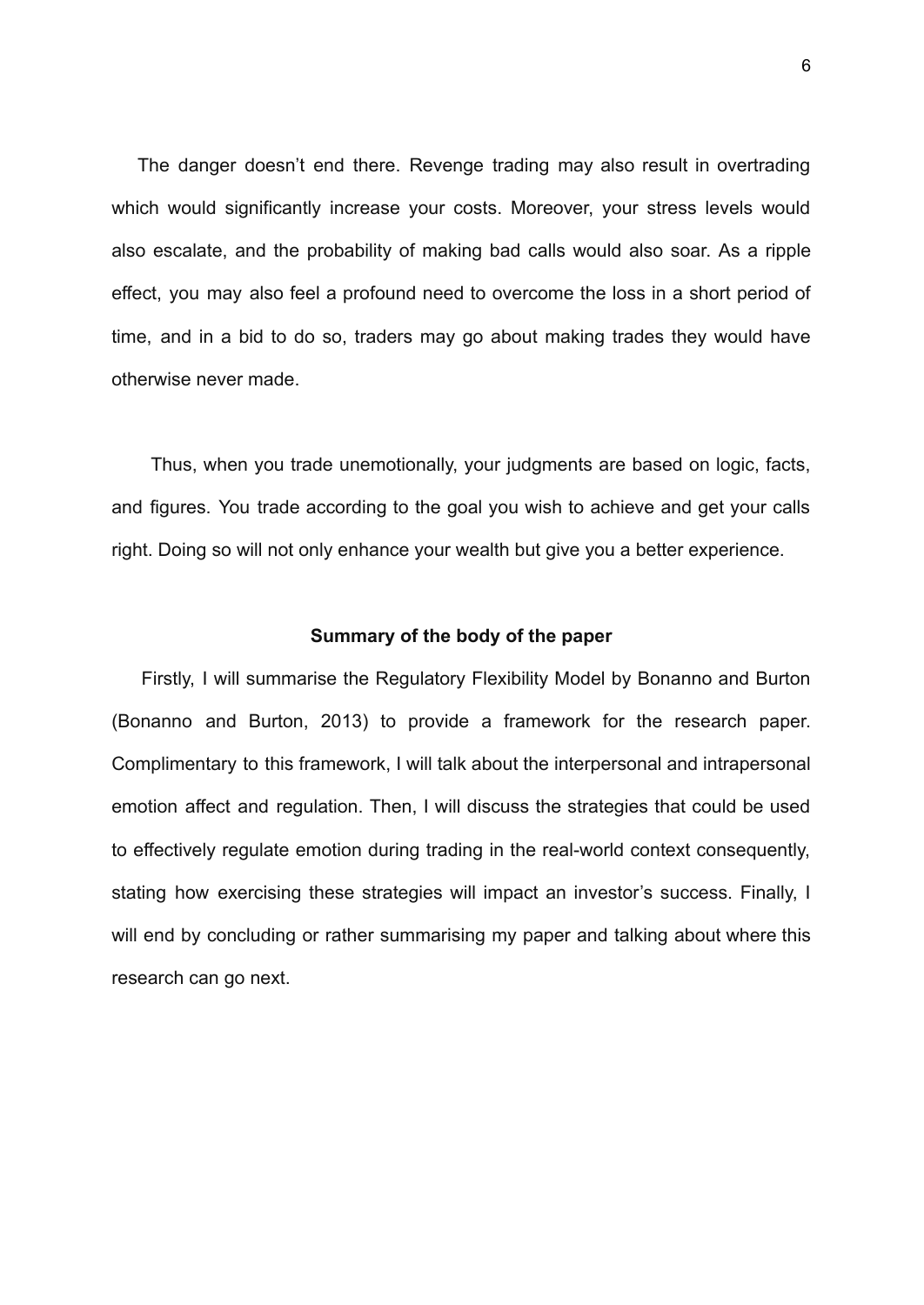#### **The Regulatory Flexibility Model:**

The Regulatory Flexibility Model (Bonanno, 2013) [fig.1] is one I will be referring to intermittently. This model has three sequential components - (1) context-sensitivity, (2) repertoire, and (3) responsiveness to feedback.

# **Figure 1**

*Three sequential components of regulatory flexibility and their corresponding* abilities.



**Context sensitivity,** [see fig.1] in broad terms, means evaluating demands and opportunities. In more precise terms, it's about evaluating and differentiating between various contexts. This would also have to account for contextual demands and across time, as different situations would require the use of different emotion regulation strategies.

For even the most context-sensitive person, the perception and understanding of situational demands and opportunities are only as accurate as the context allows. Many stressor situations provide relatively clear contextual cues about the impinging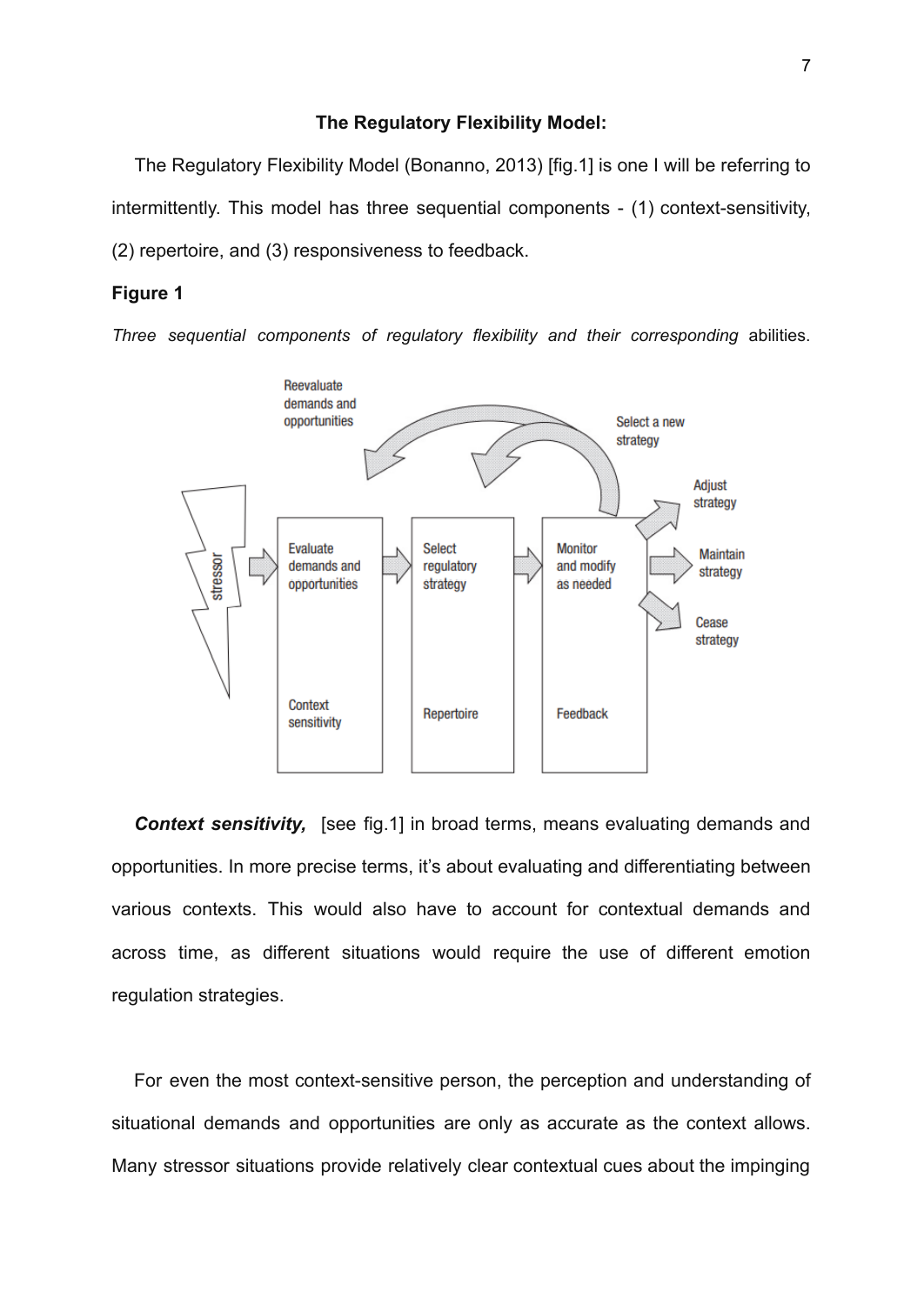demands and opportunities, and in such situations, it is possible to estimate with considerable confidence what the most effective regulatory strategy might be.

However, in stressor situations where the contextual demands and opportunities are less readily decoded, the determination of the most appropriate or effective regulatory strategy becomes more of the best guess among plausible alternatives. This "best guess" is owing to the fact that contextual evaluations are not perfect, it is often necessary to revise and adjust regulatory strategies in the regulation process. (Bonanno, 2013)

While this is a crucial part of the process, this alone will fail to suffice, the second step is choosing an appropriate regulatory strategy i.e *repertoire*. A major point to note while discussing this topic- the number of strategies known (available) to the investor plays a crucial role; temporal variability i.e regulatory strategies across time, stressor situations and categorical variability of strategies also account for the repertoire. [see fig.1] (Bonanno, 2013)

The final sequential component of the regulatory flexibility model is *responsiveness to feedback;* it consists of monitoring feedback by judging the impact of regulatory strategy and modifying it as needed. [see fig.1] (Bonanno, 2013)

# **Interpersonal and Intrapersonal regulation strategies**

Now onto interpersonal and intrapersonal regulation strategies- in layman terms, interpersonal regulation is emotional regulation taking place in a social context (eg.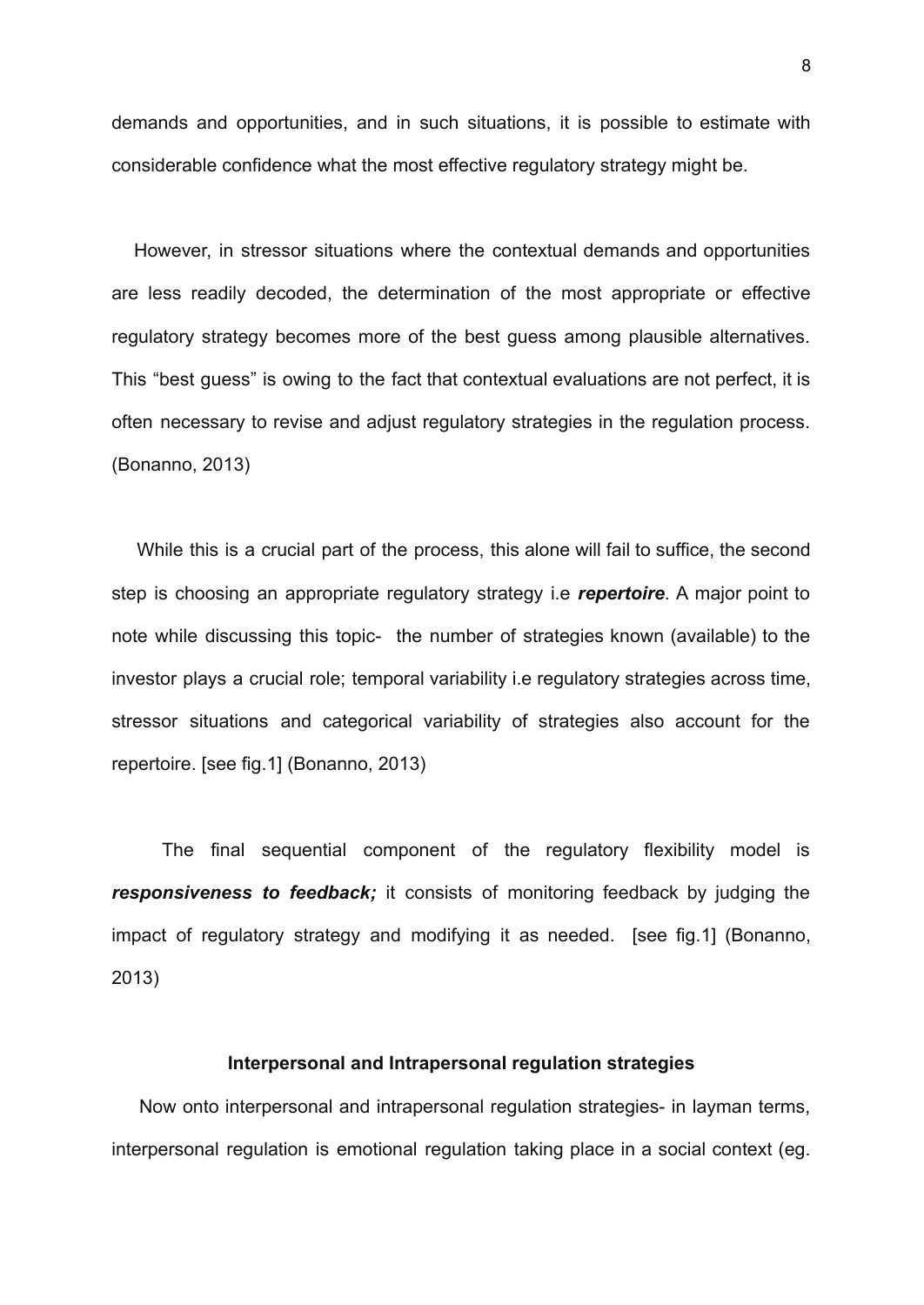your friend provides you comfort after a bad test) whereas intrapersonal is regulating your own emotions (eg. you convince yourself this test doesn't have a substantial effect on your future) (see, eg, Zaki & Williams, 2013). Therefore, it is important to note that although interpersonal regulation as defined here can only occur in social contexts, individuals can deploy intrapersonal regulatory processes both when they are alone and with others. (Zaki, 2013). That being said, interpersonal regulations strategies are beyond the scope of this text and I will be mostly focusing on intrapersonal regulation (self-regulation) to keep the article relevant.

#### **Emotion Regulation Strategies:**

As you would have guessed by now, emotions play an important role while trading and failure to regulate emotions can have a large-scale impact on your success in the stock market and on your health. (Heilman & Cris¸an, Houser , 2010). So the question is - how do we keep our emotions in check and become better traders by exercising emotion regulation? (Creevy, 2005) i.e how do we modify not only your repertoire but also your feedback to become better traders. (Bonanno, 2013).

#### **Short-term strategies:**

Firstly, create *personal rules*- Setting your own rules to follow when you trade can help you control your emotions. (repertoire modification in terms of categorial variability and number of strategies) (Bonanno, 2013) Your rules might include setting an equilibrium for risk/reward, entering and exiting trades and even profit trade and losses.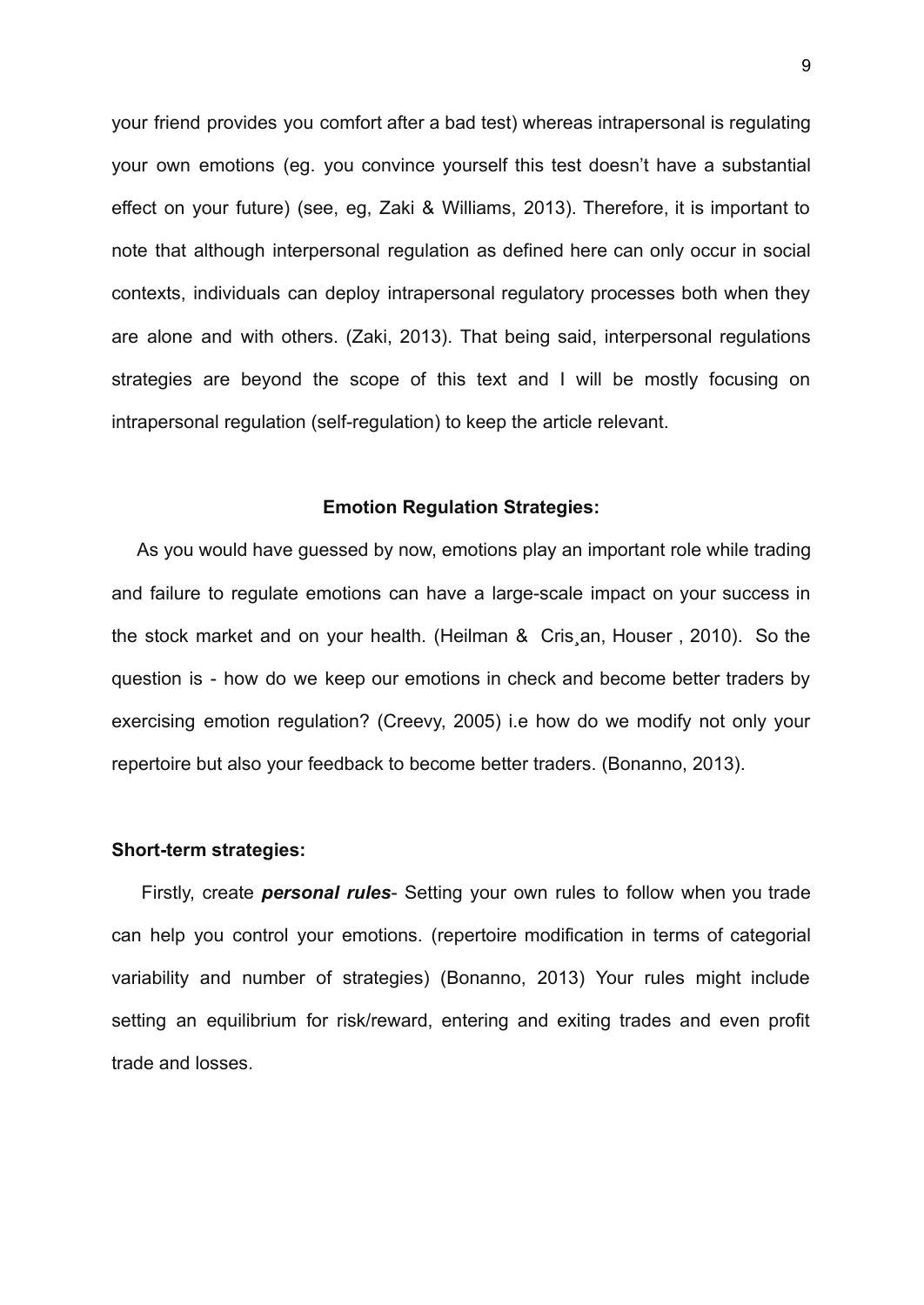Secondly, trade in the *right market conditions* (i.e modifying your contextual situations in terms of emotion awakening cues) (Bonanno, 2013), try to avoid investing during highly volatile times like during a plague.

While I disclaimed this by saying the right "market" conditions, this also applies to your overall mental state. Try to avoid investing when your personal life may be affecting your decisions or when you're not at your optimal health.

Equally important is *decreasing your trade size* the next time you feel anxious about investing in a stock. By decreasing your trade size in terms of money and stock size you will feel less pressured to make a successful investment and more at peace. (context modification) (Bonanno, 2013). Consequently, by taking a rational and realistic approach to investing—during what seems like a short time frame for capitalizing on euphoria or fearful market developments you may make better investments that wouldn't stem from fear and/or pressure. (repertoire and feedback in terms of internal feedback) (Bonanno, 2013).

The most important and easiest way to take the emotion out of investing in the **d***ollar-cost averaging and diversification* strategy. This would take some of the guesswork out of investment decisions and reduce the risk of poor timing due to emotional investing as a result relieving you of pressure.

Specifically, *Dollar-cost averaging* is a strategy where equal amounts of dollars are invested at a regular, predetermined interval. This strategy can be implemented in any market condition. In a downward trending market, investors are purchasing shares at lower and lower prices. During an upward trend, the shares previously held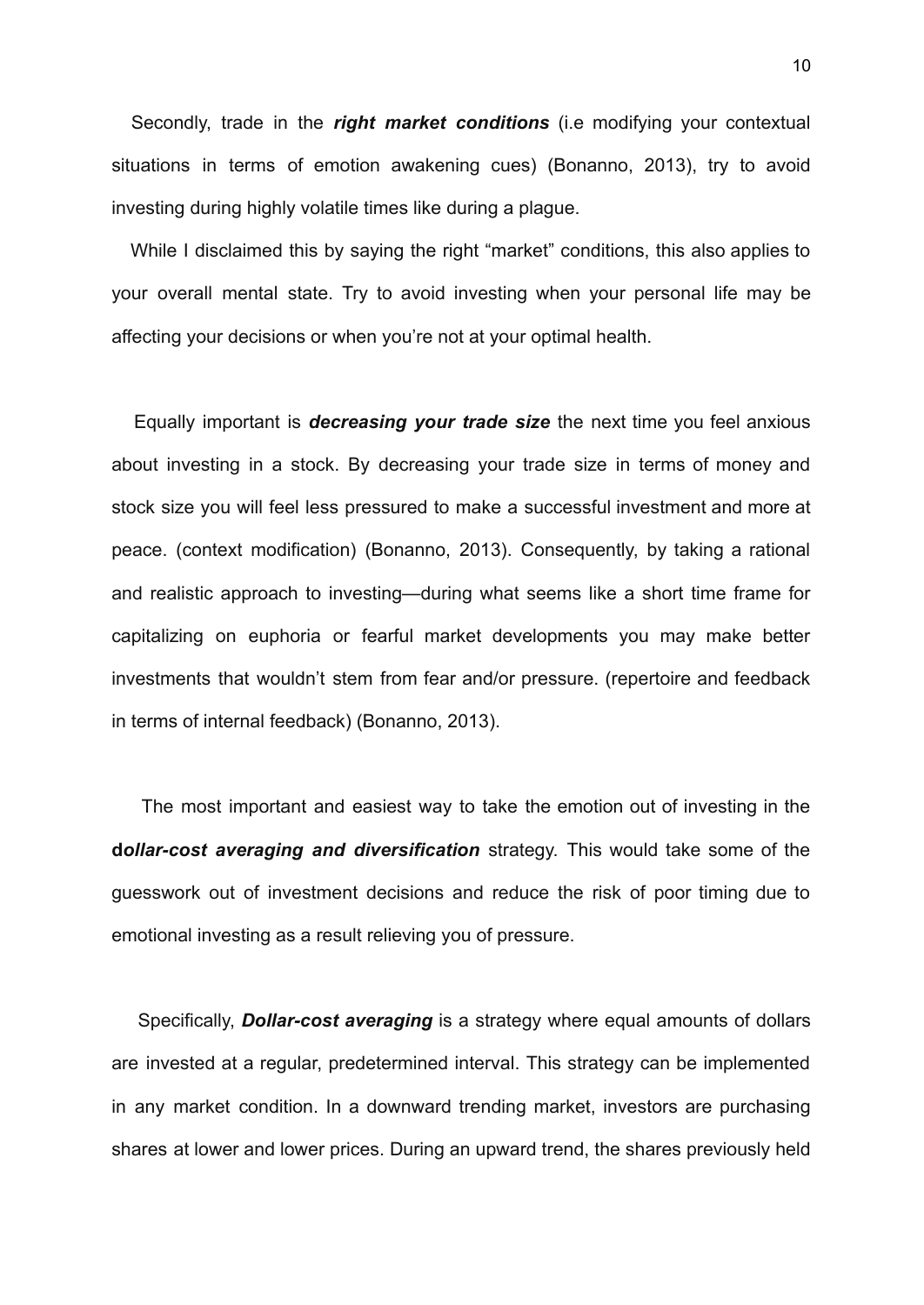in the portfolio are producing capital gains and, since the dollar investment is a fixed amount, fewer shares are purchased when the share price is higher.

The key to the dollar-cost averaging strategy is to stay the course. Set the strategy and don't tamper with it unless a major change warrants revisiting and rebalancing the established course. The goal of dollar-cost averaging is to reduce the overall impact of volatility on the price of the target asset; as the price will likely vary each time one of the periodic investments is made, the investment is not as highly subject to volatility as compared to the alternative. This proves successful because, in a way, you detach yourself from your judgement and therefore feel less anxious.

Lastly, we will explore the strategy of *diversification*, which is the process of buying an array of investments rather than just one or two securities. In a normal market cycle, using the diversification strategy provides an element of protection because losses in some investments are offset by gains in others. Diversifying a portfolio can take many forms- such as investing in different industries, different geographies, different types of investments, and even hedging with alternative investments like real estate and private equity. There are distinctive market conditions that favour each of these investment groups, so a portfolio made up of all these various types of investments should provide protection in a range of market conditions.

This can also help diminish the emotional response to market volatility. After all, there are only a handful of times in history when all markets have collapsed at the same time and diversification will prove to provide a little protection to your anxiety.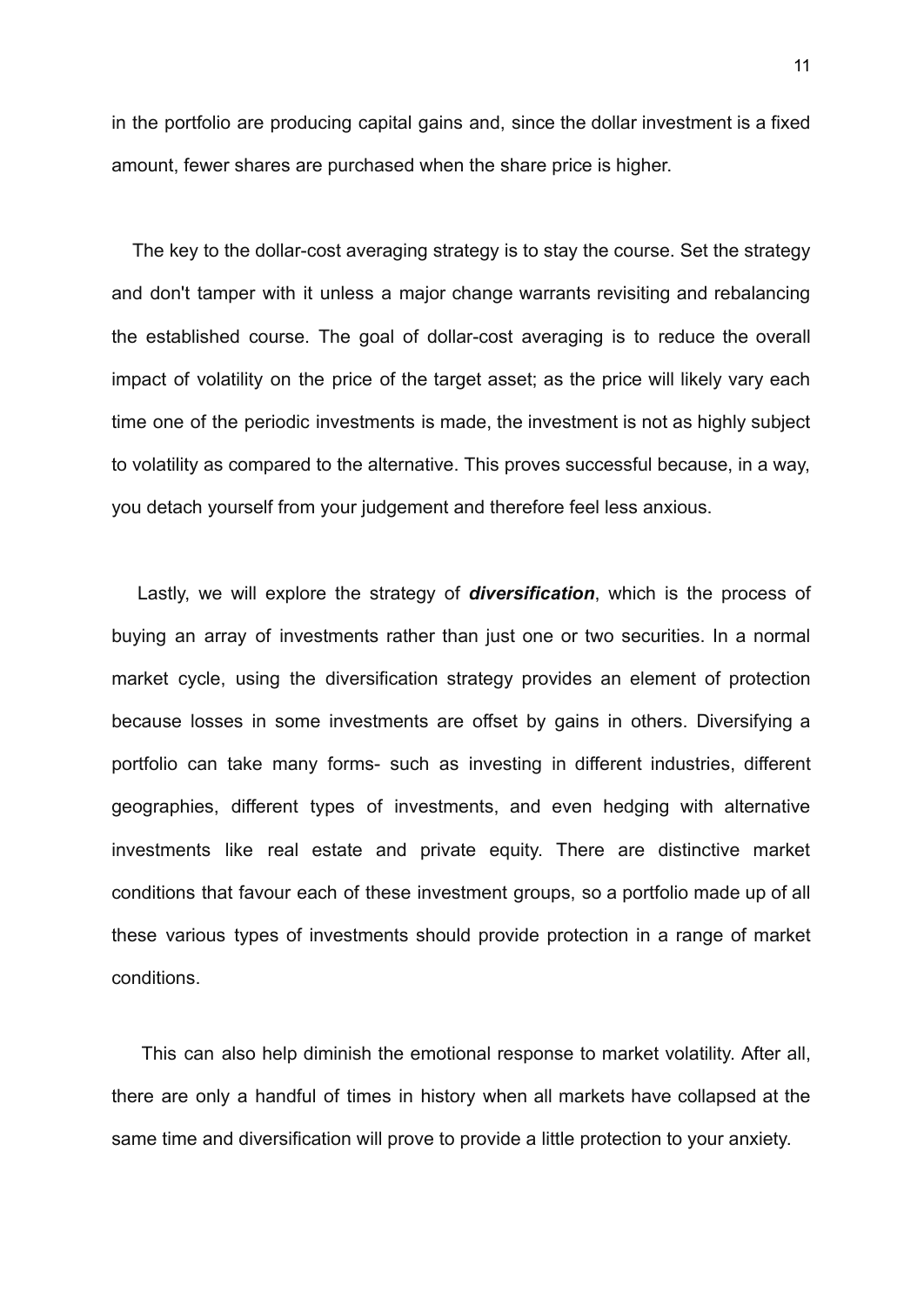#### **Long-term regulation strategies:**

Most articles focus on short term band-aids to a bigger problem, however, I'd like to state a few more strategies for the long-term investor.

#### *Understanding fear:*

When traders get bad news about a certain stock or the economy in general, they tend to panic. They may overreact and feel compelled to liquidate their holdings and refrain from taking any more risks. Upon this instance, they may avoid certain losses but may also miss out on future gains.

Traders need to understand what fear is: a natural reaction to a perceived threat. Fear is a threat to their profit potential. Quantifying the fear might help traders consider just what they are afraid of, and why they are afraid of it. But that thinking should occur before the bad news, not in the middle of it.

Namely, by thinking it through ahead of time, traders will know how they perceive events instinctively and react to the macroeconomics and will be able to move past the emotional response. Of course, this is not easy, but it's necessary to the health of an investor's portfolio and not to mention the investor.

#### *Conducting Research and Review:*

Traders need to become experts in the stocks and industries that interest them. Keep on top of the news, educate themselves and if possible, go to trading seminars and attend conferences.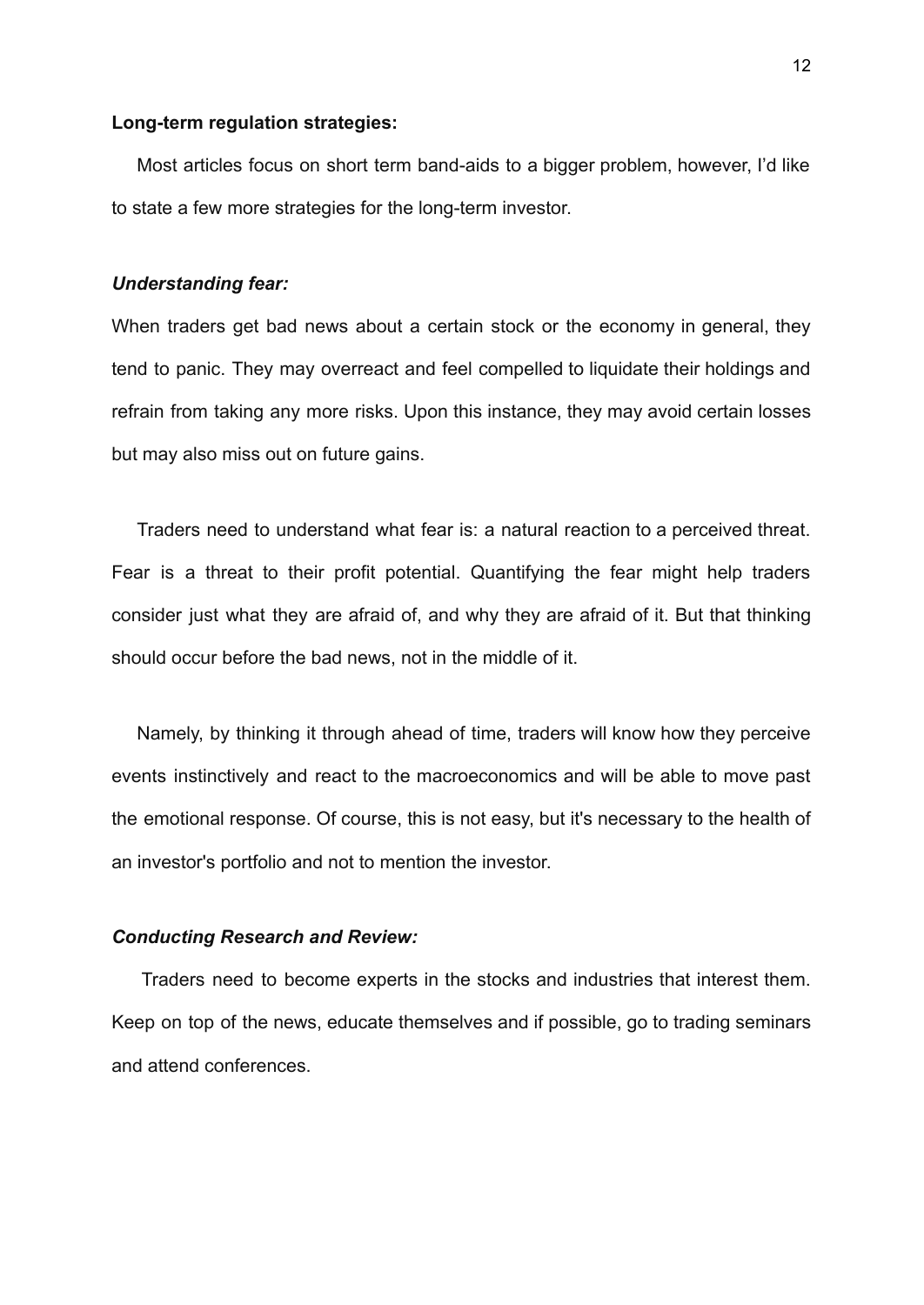To begin with, devote as much time as possible to the research process. That would mean studying charts, speaking with management, reading trade journals, and doing other background work such as macroeconomic analysis or industry analysis. In addition, knowledge can also help overcome fear.

#### *Overcoming Greed:*

There's an old saying on Wall Street that "pigs get slaughtered." This refers to the habit greedy investors have of hanging on to a winning position too long to get every last tick upward in price. Sooner or later, the trend reverses and the greedy get tangled.

As guessed, greed is not easy to overcome. It's often based on the instinct to do better, to get just a little more. A trader should learn to recognize this instinct of greed and develop a trading plan based on rational thinking and not just whims or instincts.

#### *Setting Rules:*

A trader needs to create rules and follow them when the psychological crunch comes. Set out guidelines based on your risk-reward tolerance for when to enter a trade and when to exit it. Set a profit target and put a stop-loss in place to take emotion out of the process. In addition, you might decide which specific events, such as a positive or negative earnings release, should trigger a decision to buy or sell a stock.

It's wise to set limits on the maximum amount you are willing to win or lose in a day. If you hit the profit target, take the money and run. If your losses hit a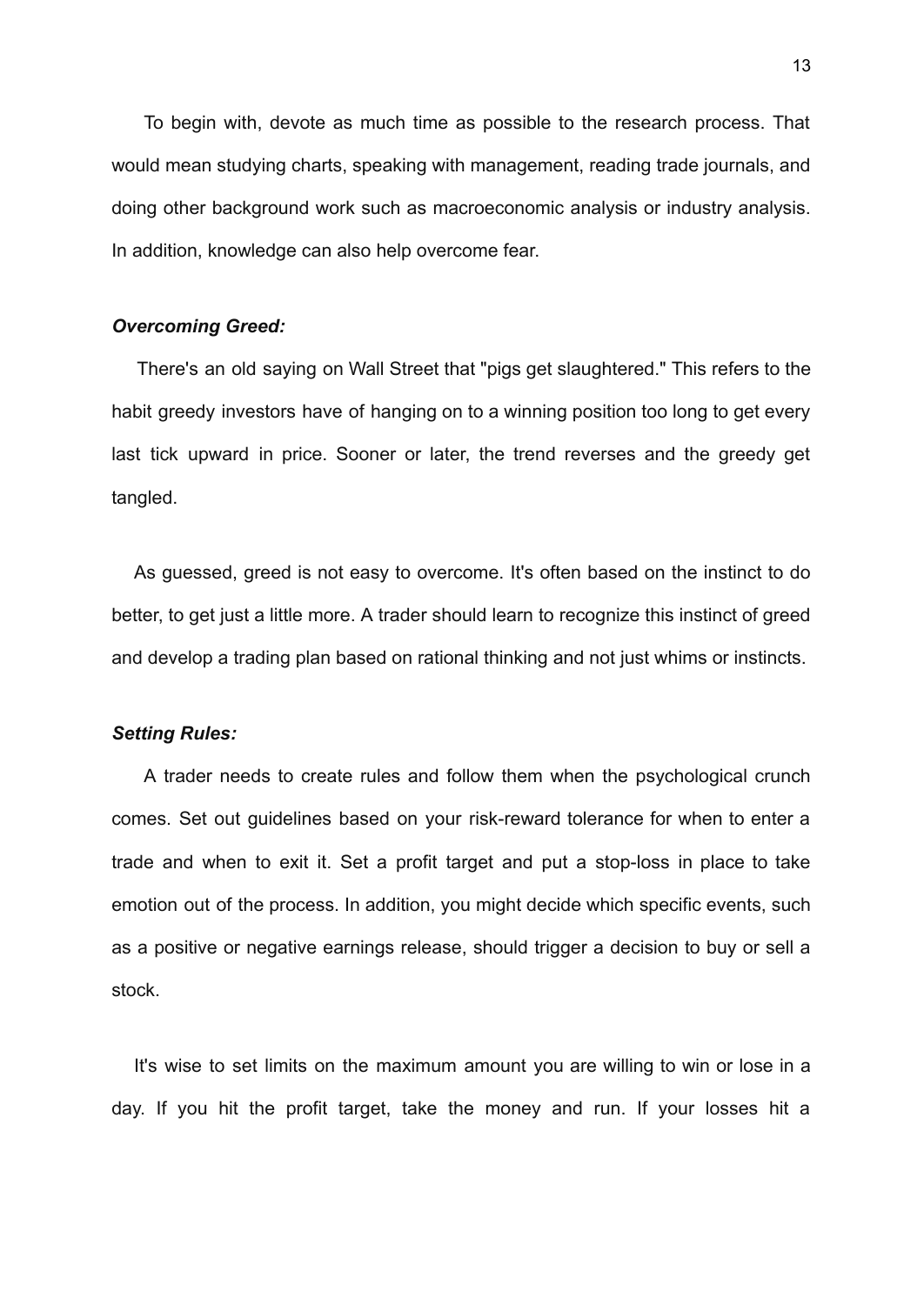predetermined number, fold up your tent and go home. Either way, you'll live to trade another day.

#### *Stay Flexible:*

Not only do traders need to set rules for themselves but they also need to remain flexible and consider experimenting from time to time. For example, as a trader, you might consider using [options](https://www.investopedia.com/terms/o/option.asp) to mitigate risk. One of the best ways a trader can learn is by experimenting (within reason). The experience may also help diminish initial feelings of shock

# *Periodic assessment of performances:*

Last but not the least, traders should periodically assess their performances. In addition to reviewing their returns and individual positions, traders should reflect on how they prepared for a trading session, how up-to-date they are on the stock exchange and how they're progressing in terms of ongoing education. This periodic assessment can help a trader correct mistakes, change bad habits, and enhance overall returns.

## **Conclusion:**

To conclude, emotion regulation influences decision-making while trading (high-risk) stocks. Emotional dysregulation affects your clarity of logic, causes you to make hateful investments and impacts your success while navigating the volatile market. Hence, emotion regulation is essential while trading (high-risk) stocks.

To manage your emotions while trading you can choose to adopt short-term solutions like setting strict rules, trading in the appropriate market conditions or the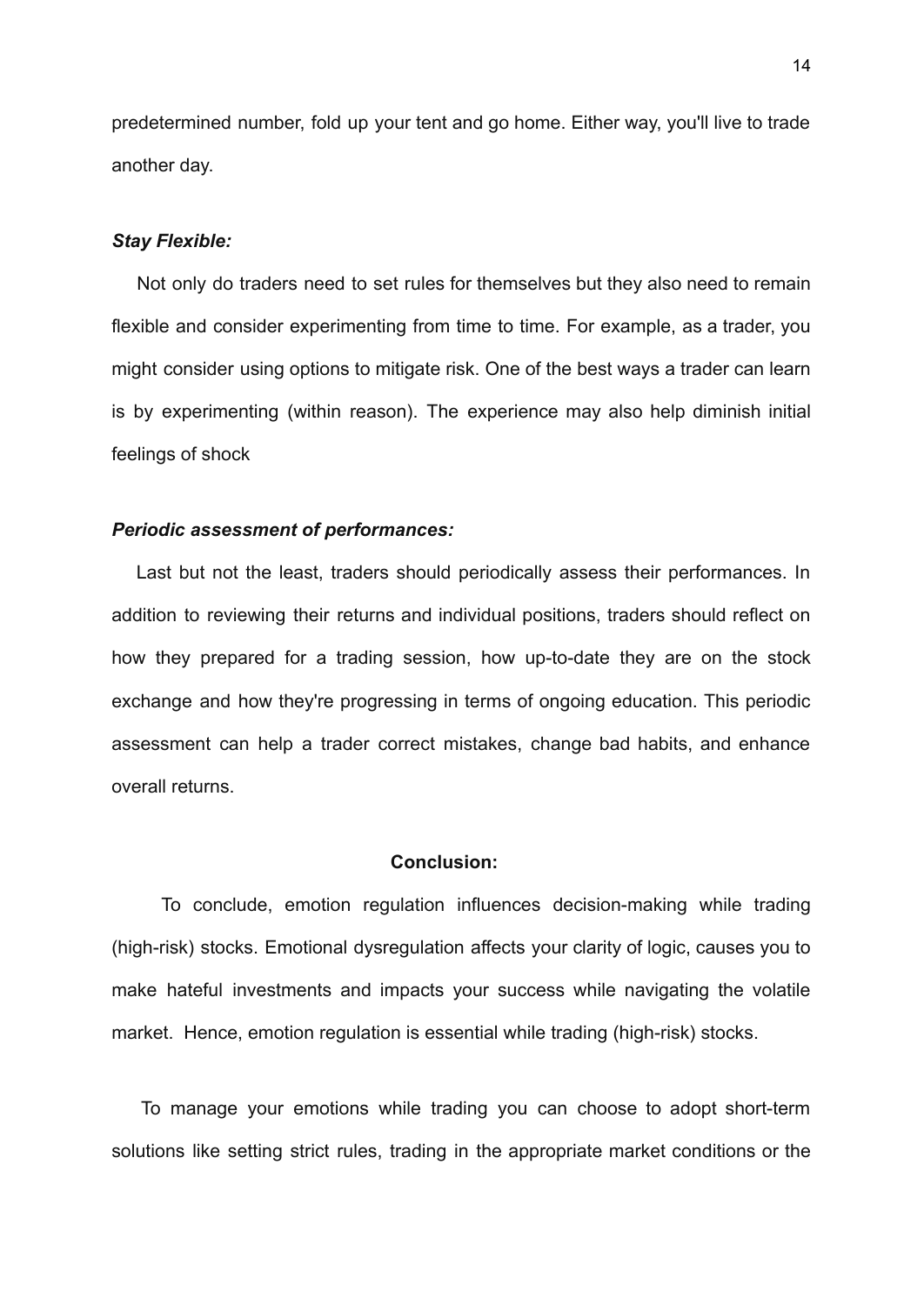ever famous dollar-cost averaging strategy. Nonetheless, if you plan to stay in the market for a long-time but are struggling to manage your emotions, you can always look deeper into your emotions to find the root cause of it. These strategies will not only up your investment game but also improve your overall health and make your experience with the stock market much more pleasant.

#### **Moving Forward:**

That being said, more research needs to go into how investors can manage their emotions. This would help investors manage their emotions better and promote healthy trade practices. A lot of changes need to go into the way research is conducted. My suggestion is maybe less investment into how high-risk trading impacts an individual and more into how an investor can manage emotions while trading. The strengths of research in this area include transparency and the impact of emotions on health and efficiency in the market. However, a major flaw remains that little research has been done on how to navigate emotions associated with trading.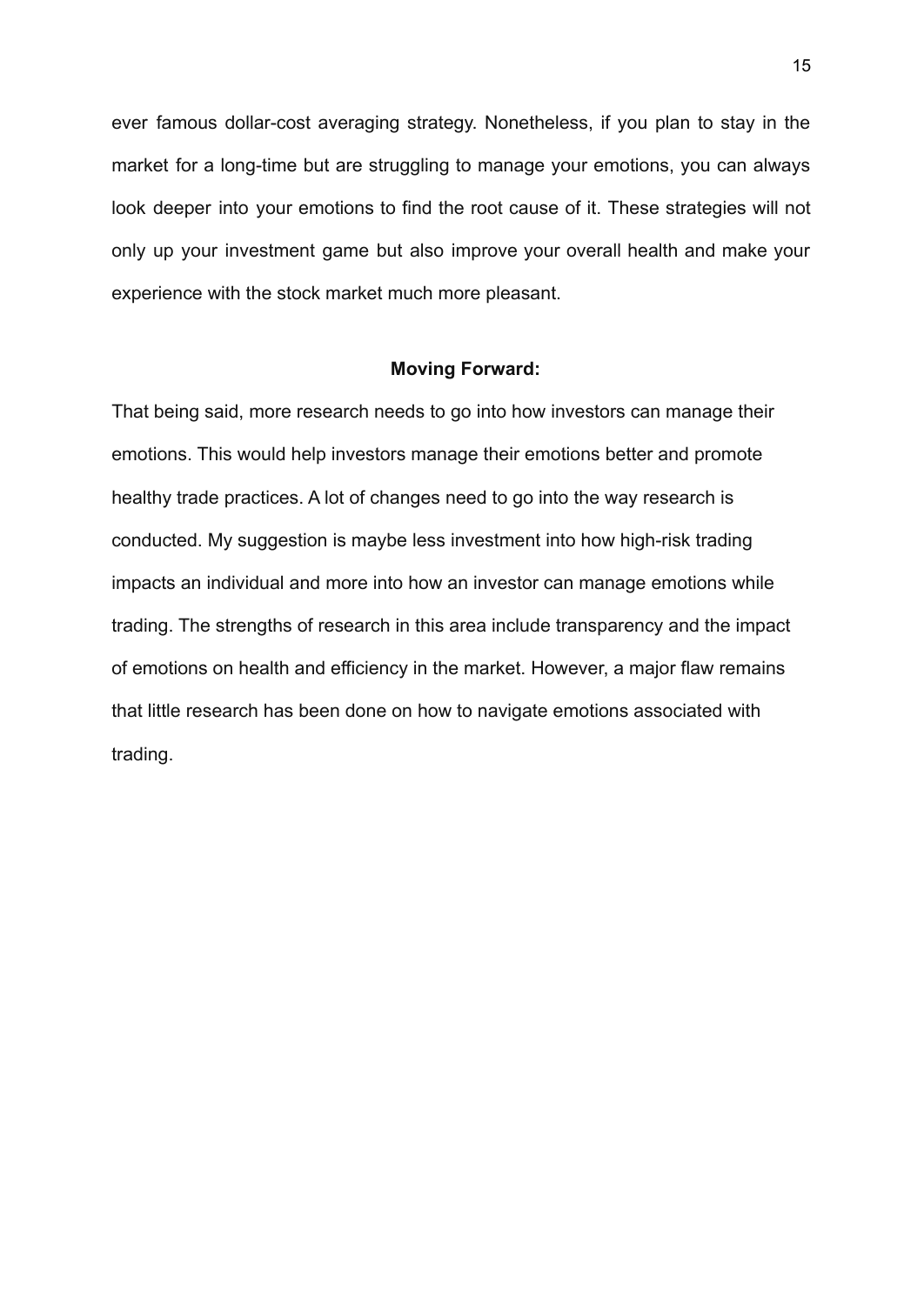#### **References**

- Bonanno, G. A. & Burton C. L. (2013). Regulatory flexibility: An individual differences perspective on coping and emotion regulation. *Perspectives on Psychological Science, 8(6)*, 591-612. doi: 10.1177/1745691613504116
- De Bondt, W. D, Palm, F., & Wolff, C. W. (2004). Introduction to the special issue on behavioral finance. *Journal of Empirical Finance, 11(4),* 423-427. doi: 10.1016/j.jempfin.2004.05.001
- Edwards, W. (1962). Subjective probabilities inferred from decisions. *Psychological Review, 69,* 109 –135. doi: https://doi.org/10.1037/h0038674
	- Elster, J. (1998). Emotions and economic theory. *Journal of Economic Literature, 36,* 47–74.
- Fenton-O'Creevy, Mark, M. Lins, L. Jeffrey, J. Vohra, V., Shalini, S. Richards, R. Daniel, D. D., Davies D.D. Gareth G. & Schaaff, S.S Kristina , K.S. (2012). Emotion regulation and trader expertise: Heart rate variability on the trading floor. *Journal of Neuroscience, Psychology and Economics*, *5(4)*, 227–237. doi: https://doi.org/10.1037/a0030364
- Fenton-O'Creevy, M., Nicholson, N., Soane, E., & Willman, P. (2005). Traders: Risks, decisions and management in financial markets. *Oxford: Oxford University Press.* doi: 10.1093/acprof:oso/9780199269488.001.0001
- Fenton-O'Creevy, M., Soane, E., Nicholson, N., & Willman, P. (2011). Thinking, feeling and deciding: The influence of emotions on the decision making and performance of traders. *Journal of Organizational Behavior, 32(8)*, 1044-1061. doi: https://doi.org/10.1002/job.720
	- Hariharan, A. H, Adam M. T. (2015). Emotion regulation and behaviour in an Individual decision trading experiment: Insights from psychophysiology. *Journal of Neuroscience, Psychology, and Economics. 8(3)*, 186 –202. doi: 10.1037/a0018489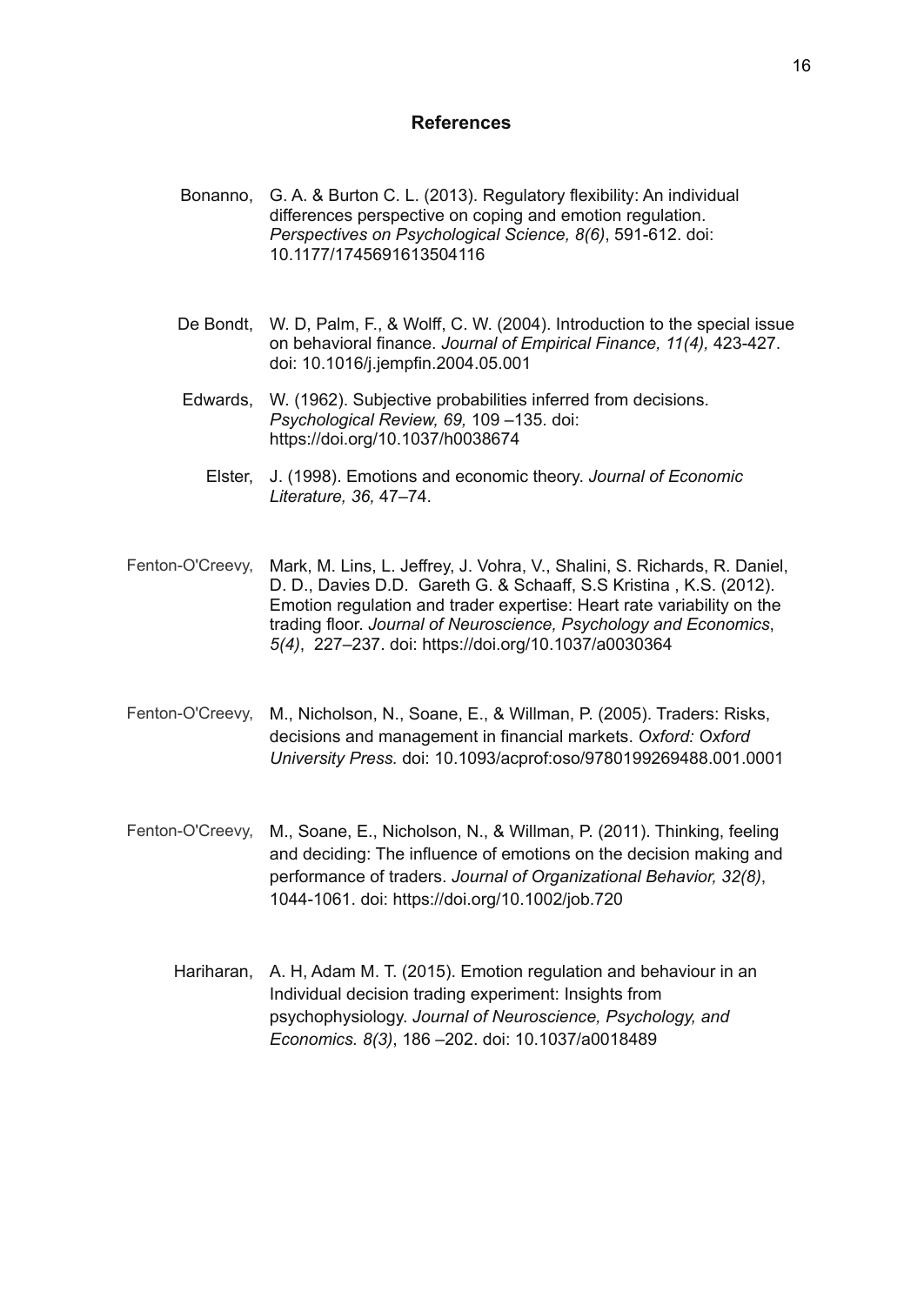- Heilman, R. M. and Cris an, L. G. Houser, D. H. (2010). Emotion regulation and decision making under risk and uncertainty. *Emotion, 10,* 257–265. doi: 10.1037/a0018489
- Kahneman, D. & Tversky, A. T. (1979). Prospect theory: An analysis of decision under risk. *Econometrica, 47,* 263–292.
	- Lerner, J. S & Keltner, D. K. (2001). Fear, anger, and risk. *Journal of Personality and Social Psychology,81 (1),* 146-159. doi: 10.1037//O022-3514.81.1.146
- Loewenstein, G. (2000). Emotions in economic theory and economic behaviour. *American Economic Review: Papers and Proceedings, 90,* 426 – 432. doi: 10.1257/aer.90.2.426
- Loewenstein, G. & O'Donoghue, T. (2004). Animal spirits: Affective and deliberative processes in economic behavior. *Retrieved from http://cbdr.cmu.edu/seminar/Loewenstein.pdf*
	- Naqvi, N., Shiv, B., & Bechara, A. B. (2006). The role of emotion in decision making: A cognitive neuroscience perspective. *Current Directions in Psychological Science, 15,* 260 –264. doi: https://doi.org/10.1111/j.1467-8721.2006.00448.x
	- Peters, E., Va¨stfja¨ll, D., Ga¨rling, T., & Slovic, P. (2006). Affect and decision making: A "hot" topic. *Journal of Behavioral Decision Making, 19,* 79 – 85. doi: https://doi.org/10.1002/bdm.528
		- Seo, M. G. & Barrett, L. F. (2007). Being emotional during decision making--Good or bad? An empirical investigation. *Academy of Management Journal, 50*(4), 923–940. doi: [https://doi.org/10.5465/AMJ.2007.26279217](https://psycnet.apa.org/doi/10.5465/AMJ.2007.26279217)
	- Slovic, P., Finucane, M. L., Peters, E., & MacGregor, D. G. (2007). The affect heuristic. *European Journal of Operational Research, 177*, 1333– 1352. doi: 10.1016/j.ejor.2005.04.006
	- Thaler, R. H. (Eds.). (1993). *Advances in behavioral finance.* Russell Sage Foundation. doi: